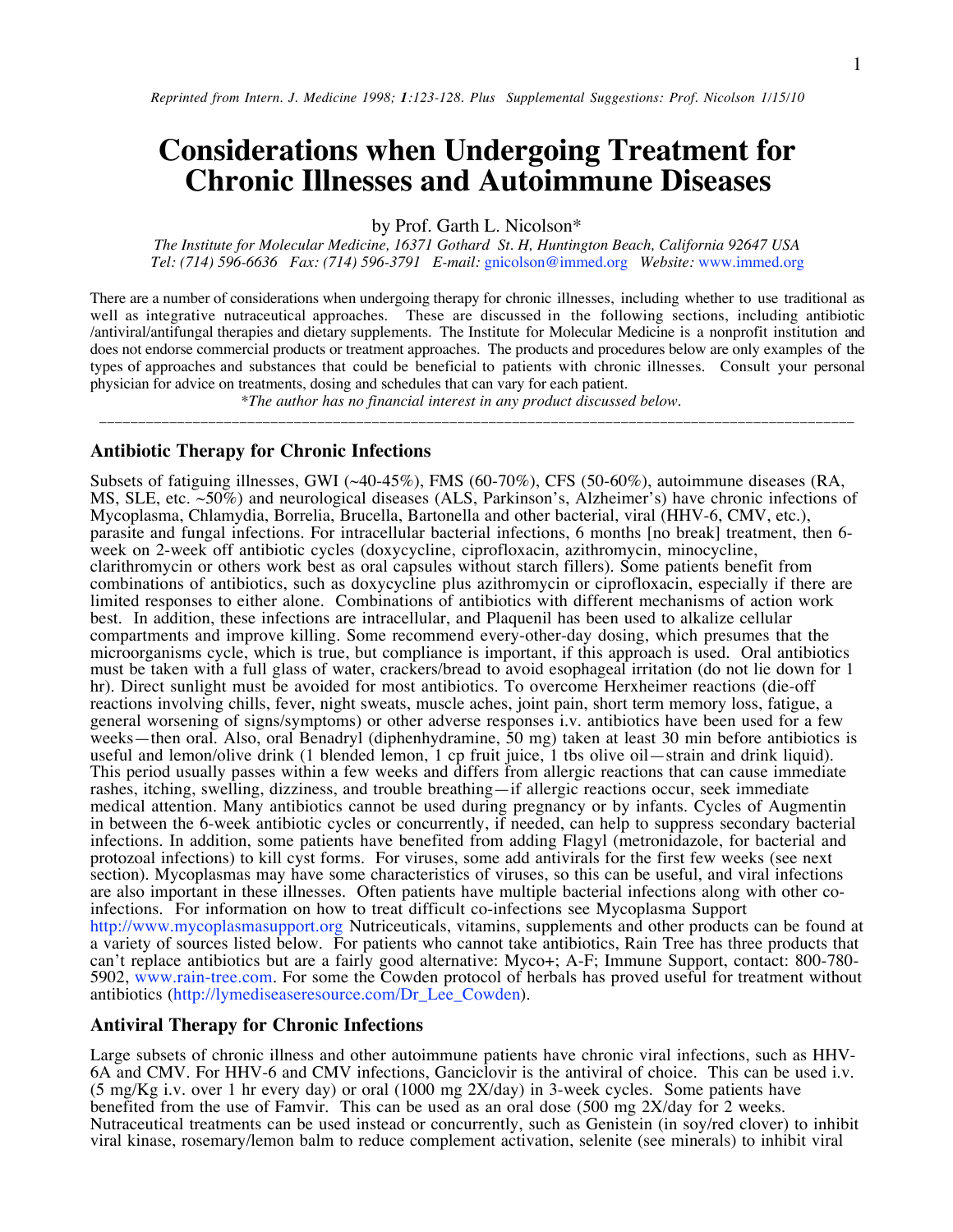replication, barley grass and lauric acid to inhibit lipid metabolism of viruses and *Phyllanthus amarus/niruri* to inhibit viral reverse transcriptase. Immune enhancement is important (see section below).

## **General Nutritional Considerations**

Chronic illness patients are often immunosuppressed and susceptible to opportunistic infections, so proper nutrition is imperative. You should not smoke or drink alcohol or caffeinated products. Drink as much fresh fluids as you can, pure water is best. Try to avoid high sugar and trans-fat foods, such as military (MRE) or other fast foods and acid forming, allergen-prone and system stressing foods or high sugar/fat junk foods. Note: decreasing sugar intake is essential--*simple or refined sugars can suppress your immune system.* Increase intake of fresh vegetables, fruits and grains, and decrease intake of trans-fats. To build your immune system cruciferous vegetables, soluble fiber foods, such as prunes and bran, wheat germ, yogurt, fish and whole grains are useful. In some patients exclusive use of 'organic' foods has been beneficial. Diet and especially reduction in sugar intake is also important to control yeast infections.

# **Vitamins and Minerals**

Chronic illness patients are often depleted in vitamins (especially B complex, C, E, CoQ<sub>10</sub>) and certain minerals. These illnesses often result in poor absorption. Therefore, high doses of some vitamins are useful; some, such as vitamin B complex, cannot be easily absorbed by the gut (oral dose), so sublingual (under tongue) *natural* B-complex liquid (Total B, Real Life Research, Norwalk, CA, 562-926-5522 or www.vitaninshoppe.com) should be used instead of capsules. General vitamins plus extra C, E, CoQ<sub>10</sub>, betacarotene, folic acid, bioflavoids and biotin are best. L-cysteine, L-tyrosine, L-glutamine, L-carnitine, malic acid and especially flaxseed or fish oils are reported to be useful. Certain minerals are depleted in chronic illness patients, such as zinc, magnesium, chromium and selenium. Some recommend up to 300 mcg/day sodium selenite, followed by lower doses. Vitamins and minerals should not be taken at the same time of day (3-4 hr difference) as antibiotics or antivirals (or oxygen therapy), because they can affect absorption or act against therapy. Some recommend that antioxidant vitamins be taken at least 4 hr before or after oxygen therapy. The suggested doses of vitamins can vary dramatically among patients; consult with your physician or nutritionist for appropriate dosage. Some patients may require analysis of vitamins, minerals and amino acids so that appropriate doses can be recommended: Nu-Life (Sophista-Care, 760-837-1908), Immune-Pak (Care Management Products, 888-845-1467), Prohealth, 800-366-6056, www.immunesupport.com VitaminShoppe, www.vitaminshoppe.com

# **Lipid Replacement Therapy for Chronic Infections and Restoring Mitochondrial Function**

Lipid Replacement Therapy is useful in providing membrane lipids in unoxidized form to repair nerve and mitochondrial membranes that are damaged by heavy metals, chemicals and infections. We recommend allnatural Healthy Aging containing NTFactor (Nutritional Therapeutics, Inc. www.NTFactor.com, 800-982- 9158). For children, tablets should be ground up between two spoons into a course powder that can be added to applesauce. The NTFactor is not bitter, but it is slightly sour, and some children actually like the taste. The dose should be 4-5 tablets twice per day. For children 1/2-1 tablet for children up to 2 years-old, 2 tablets for 2-3 years old and 3-4 tablets for 4-5 years-old and 4-5 tablets 5 years-old and older. Research has demonstrated no adverse responses with NTFactor, even many times these doses. Since this formulation is a completely natural membrane lipid mixture, there are no known toxicities and no known toxic dose limits. NTFactor also comes with vitamins, minerals and probiotics (Propax, 800-982-9158, www.propax.com).  $CoQ<sub>10</sub>$ , alpha-lipoic acid, L-carnitine, unsaturated fatty acids and NADH are also useful.

# **Oxidative Therapy for Chronic Infections**

Oxidative therapy can be useful in suppressing a variety of anaerobic infections: several wks of Hyperbaric Oxygen (1.5-2 ATM, 60 min) treatments, i.v. ozone or hydrogen peroxide are useful, or peroxide baths using 2 cups of Epsom salt in a hot bath or Jacuzzi. After 5 min, add 2-4 bottles 16 oz. of 3% hydrogen peroxide. Repeat 2-3X week; no vitamins or antioxidants 4 hr before the bath. The hydrogen peroxide is added after your pores open. Hydrogen peroxide can also be directly applied to skin after a work-out or hot shower/tub. Leave hydrogen peroxide on for 5 min, and then wash off. For oral irrigation, mix 1 part 3% hydrogen peroxide with 2 parts water and use like a mouth wash 3X per day. Most chronic illness patients have periodontal problems, and oral infections and bone cavitation infections are common. These should not be ignored, because these infections can become systemic and spread to other sites.

# **Testing and Therapy for Heavy Metal Contamination**

The Institute for Molecular Medicine has found that many chronic illness patients have heavy metal contamination that must be considered. Most studies have concentrated on Mercury, Lead, Aluminum,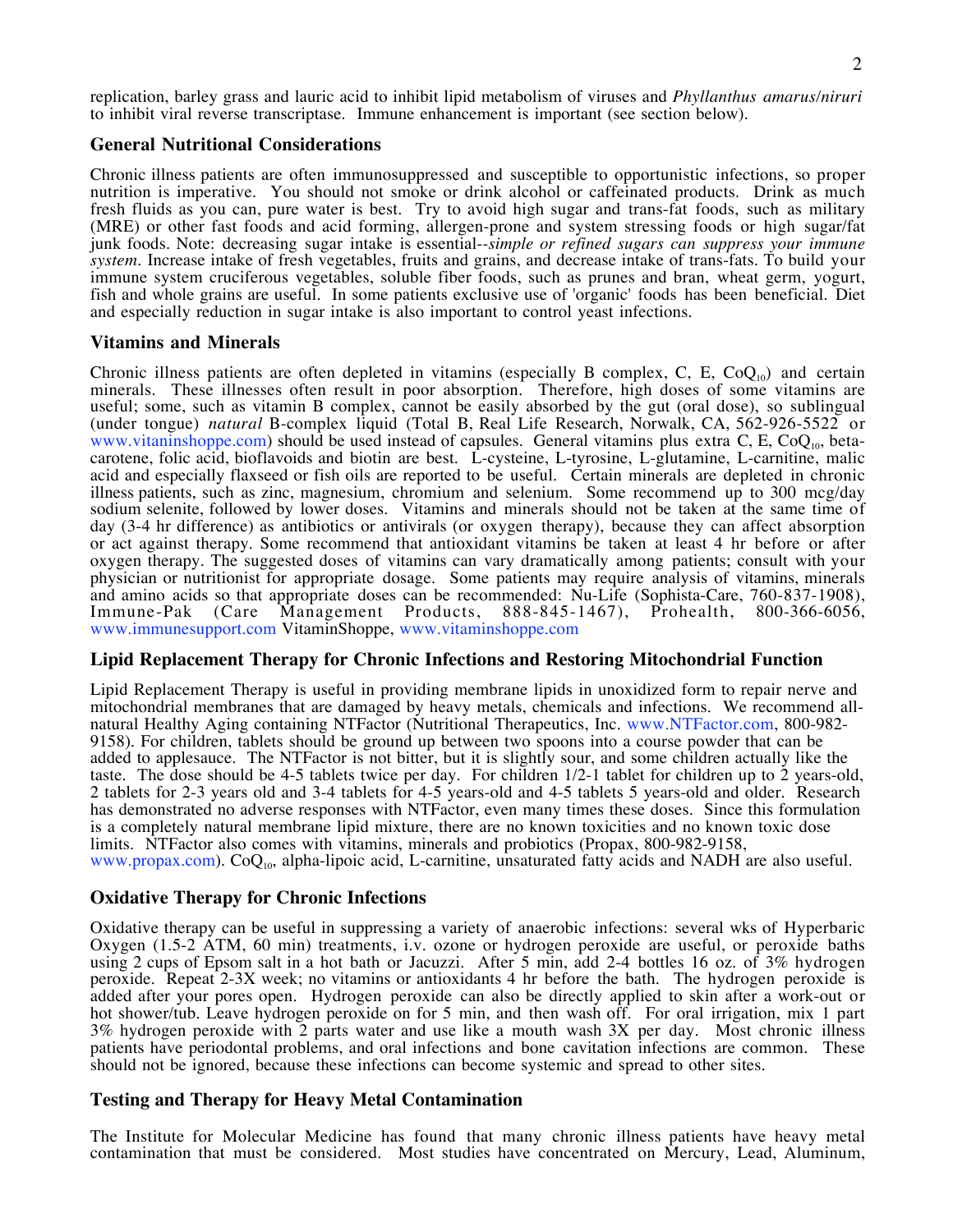Cadmium and other heavy metals. Veterans may have Uranium contamination. Although heavy metal mobilization and removal is a long-term process, sometimes taking over one year, it does not require expensive, invasive, weekly treatments at clinics. Patients should have a heavy metal analysis of hair, stool and urine at a reputable diagnostic laboratory (Doctors' Data, www.doctorsdata.com, 800-323-2784 Great Smokies Diagnostic, www.gsdl.com, 800-522-4762). Any results should be evaluated by a physician. Such analyses are only of excreted heavy metals; deposits deep in tissues cannot be tested using these procedures. Non-invasive treatments to remove heavy metals include oral dosing, trans-dermal patches and anal suppositories containing chelating agents. The former can be found at www.edtachelation.com and the latter is available from World Health Products (Detoxamin, 877-656-4553). It is very effective and can be used long-term with very few or no side effects. It is claimed that Garlic Plus (Longevity, 800-580-7587, www.longevityplus.net) is useful, but there are no studies to substantiate this claim.

# **Replacement of Natural Gut Flora and Digestive Enzymes**

Patients undergoing treatment with antibiotics risk destruction of normal gut flora. Antibiotic use that depletes normal gut bacteria and can result in over-growth of less desirable bacteria and fungi. To depletes normal gut bacteria and can result in over-growth of less desirable bacteria and fungi. supplement bacteria live cultures of *Lactobacillus acidophilus* and other "friendly" bacteria are strongly recommended. Mixtures of *L. acidophillus*, *L. bifidus, B. bifidum, L. bulgaricus* and FOS (fructoologosaccharides) to promote growth of these probiotics in the gut are useful (examples, DDS-1, DDS-Plusor, Multi-Flora, UAS Labs, 800-422-3371, www.uaslabs.com); Theralac, 800-926-2961, www.theralac.com, *L. acidophillus* mixtures (>15 billion live organisms) should be taken 3X per day and 2 hr after any antibiotics. For irritable bowel, the nutraceutical Calm Colon (Samra, 310-202-9999) has proven to be very effective in clinical trials. For heavy metal removal, Garlic Plus (Longevity, 800-580- 7587, www.longevityplus.net) has been proposed. For help with bowel bacteria and bladder infections, Dmannose (Biotech Co., 800-345-1199) has been used. This natural sugar inhibits binding of bacteria to biological membranes. In addition, to improve digestion and especially absorption enzyme mixtures have proved useful, such as Wobenzym (Health Stores, 800-578-5939, www.healthstores.com or Zooscape, 800-760-8783, www.zooscape.com).

# **Natural Immunomodulators and Remedies**

A number of natural remedies, herbal teas, lemon/olive drink, olive leaf extract (oleuropein), wormwood extract (artemesinin/artesunate), are sometimes useful, especially during or after antibiotic therapy. More important examples are immune modulators, such as bioactive whey protein (ImuPlus, 800-310-8311, www.imuplus.com; Immunocal, 800-337-2411, www.immunocal.com), ImmunoPro (Needs, 800-634-1380, www.needs.com or www.immunesupport.com), Transfer Factor (4-Life, 800-852-7700, www.transferfactor-4-life.com), immunFactor 2, 8 or 9 (Chisolm Biologicals, 800-664-1333), Immuni-T (Longevity, 800-580- 7587, www.longevityplus.net), MGN3 (Lane Labs, 800-526-3005, www.lanelabs.com), ImmunotiX 3-6 (beta-glucan, Xymogen, 800-647-5100, www.xymogen.com), ImmPower (American Bioscience, 888-884- 7770, www.americanbiosciences.com) and Microbojen (Jernigan Nutraceuticals, 316-651-5739, http://abc.eznettools.net/jernigannutraceuticals). Some additional remedies are: olive leaf extract (many sources), NSC-100 (Nutritional Supply, 888-246-7224), Tahitian Noni (Morinda, 800-445-8596, www.tahitiannoni.com), Laktoferrin (Nutricology, 888-563-1506 or www.iherb.com), Echinacea-C (several sources) or Super Defense Plus (BioDefense Nutritionals, 800-669-9205). These products have been used to boost immune systems. Although they appear to help many patients, their clinical effectiveness has not been carefully evaluated. They appear to be useful during therapy to boost the immune system or after antibiotic/antiviral therapy in a maintenance program.

# **Yeast/Fungal or Bacterial Overgrowth**

Yeast overgrowth can occur, especially in females (vaginal infections). Gynecologists recommend Nizoral, Diflucan, Mycelex, or anti-yeast creams. Metronidazole [Flagyl, Prostat] has been used to prevent fungal or parasite overgrowth or other antifungals [Nystatin, Amphotericin B, Fluconazole, Diflucan] have been administered for fungal infections that can occur while on antibiotics. Herbals that have proved effective are: Pau d' arco, 7 capsules/2X/day, grapefruit seed extract, oregano complex, garlic extract, Mycopril (a fatty acid from coconut), and Artemesia, a Chinese herb that is often used to treat malaria. Some patients have as their principal problem systemic fungal infections that can be seen using dark field microscopy of blood smears. For superficial fungal infections, such as fungal nail, a topical mixture of Laminsil in 17% DMSO 2X/day is effective. As mentioned above, *L. acidophillus* mixtures (>3 billion live organisms) are used to restore gut flora. Bacterial overgrowth can also occur, for example, in between cycles of antibiotics or after antibiotics/antivirals have been stopped. This can be controlled with 2-wk courses of Augmentin (3 X 500 mg/day) in between cycles or concurrent with other antibiotics. Nutraceutical approaches to controlling yeast infections include: Pau d' arco, grapefruit extract, olive leaf, caprylic acid, garlic extract and oregano oil.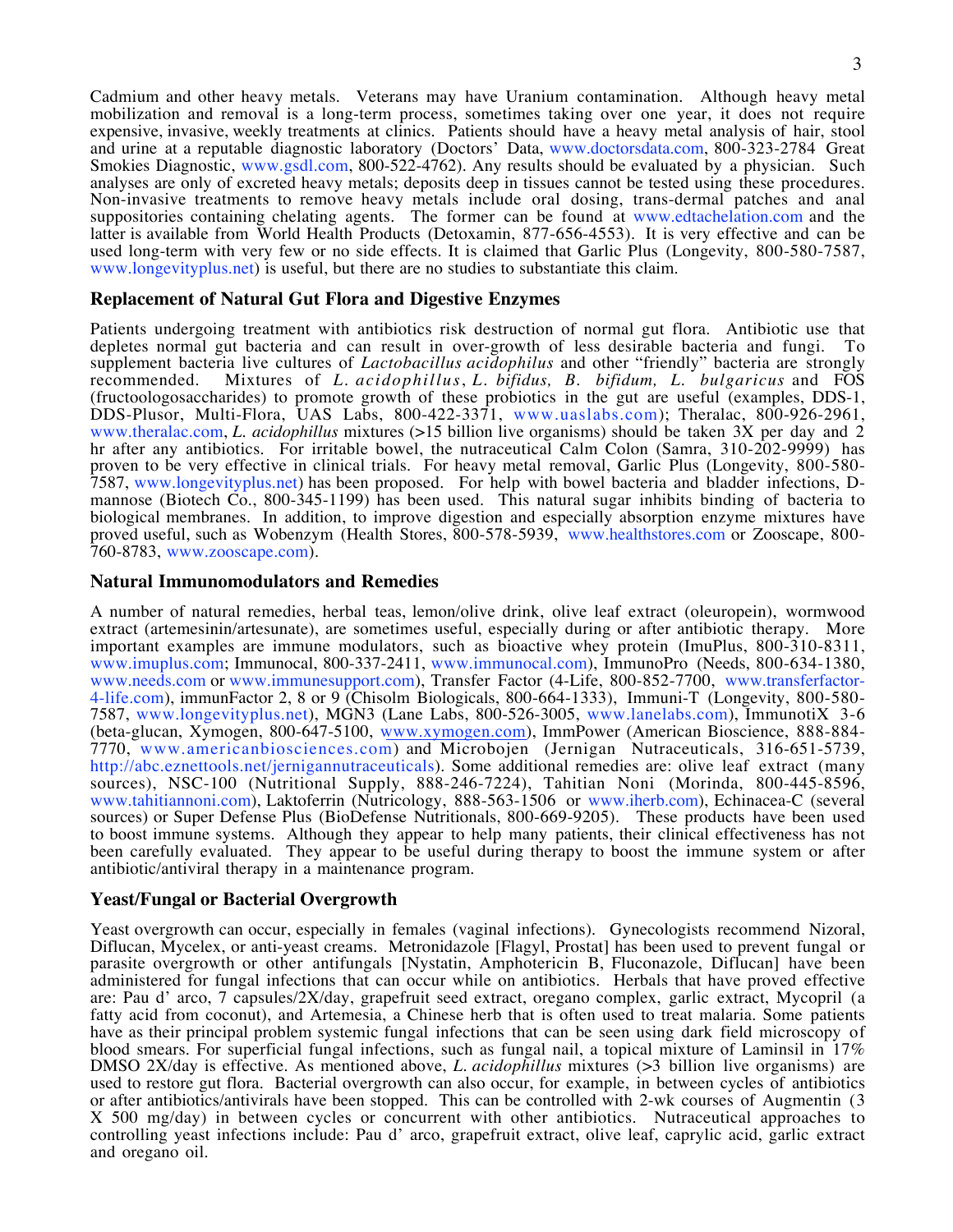## **Antidepressants, Narcotics, etc.**

Antibiotic uptake and immune responses may be inhibited by some drugs, and antidepressants (sertaline [Zoloft], fluoxetine [Prozac], amitriptyline [Elavil], maprotiline [Ludiomil], desipramine [Norpramin], clomipramine [Anafranil], nortriptyline [Pamelor], bupropion [Wellbutrin]), muscle relaxants (cyclobenzaprine [Flexeril]), opiate agonists, anticonvulsives or certain analgesics (oxycodone [Percodan], carbamazepine [Tegretol], acetaminophen/ hydrocodone [Vicodin]), narcotics (codeine w/Penergan, propoxyphene [Darvon], morphine), antacids, antidiarrheas (among others) should be avoided, if possible, or gradually decreased during therapy. Some drugs (certain antidepressants, analgesics, narcotics, etc.) may inhibit immune responses and interfere with therapy. These should be decreased and gradually eliminated.

#### **Flying, Exercise and Saunas**

Flying, excessive exercise and lack of sleep can make signs/symptoms worse. Flying exposes you to lower oxygen tension, and can stimulate borderline anaerobes that grow better at low oxygen (see above). Some exercise is essential, but avoid relapses due to **overexertion**. Dry saunas help rid the system of chemicals, and saunas should be taken daily or 3 sessions per week**--**moderate exercise, followed by 15-20 min of dry sauna and tepid shower. Repeat saunas no more than 2X per day. Work up a good sweat, eliminating chemicals without placing too much stress on your system, and replace body fluids and electrolytes during and after each session. During exercise patients should always avoid pollutant and allergen exposures. For recovery after exercise and to decrease muscle soreness, some use a Jacuzzi or hot tub, but only after a sufficient cool-down period. Don't get overheated in the process. *Remember, don't over do it!!!*

# **Antibiotics/Antivirals Recommended when Indicated for Treatment of Intracellular Infections in Chronic Illnesses**

\_\_\_\_\_\_\_\_\_\_\_\_\_\_\_\_\_\_\_\_\_\_\_\_\_\_\_\_\_\_\_\_\_\_\_\_\_\_\_\_\_\_\_\_\_\_\_\_\_\_\_\_\_\_\_\_\_\_\_\_\_\_\_\_

by Prof. Garth L. Nicolson

*The Institute for Molecular Medicine, 15162 Triton Lane, Huntington Beach, California 92649-1041 Tel: (714) 903-2900 Fax: (714) 379-2082 e-mail: gnicolson@immed.org Website:* www.immed.org \_\_\_\_\_\_\_\_\_\_\_\_\_\_\_\_\_\_\_\_\_\_\_\_\_\_\_\_\_\_\_\_\_\_\_\_\_\_\_\_\_\_\_\_\_\_\_\_\_\_\_\_\_\_\_\_\_\_\_\_\_\_\_\_

# **Doxycycline (**aka **Vibramycin, Doxychel, Doxy-D, Doryx)**

Doxycycline is a broad-spectrum tetracycline with good lipid solubility and ability to penetrate the bloodbrain-barrier. This antibiotic acts by inhibiting microorganism protein synthesis; it is readily absorbed by the (normal) gut, and peak blood concentrations are maintained between 2-18 hrs (half-life, 18-22 hrs) after an oral dose of drug. Food, calcium, magnesium, antacids and some drugs reduce absorption, and alcohol, phenytoin [Dilantin] or barbiturates reduce blood half-life or suppress the immune system. **Minocycline** [Minocin] can be substituted, and for some illnesses (RA) it is preferred because it penetrates tissues better (same dose/day).

For bacterial infections associated with chronic illnesses, the recommended oral dose is 200-300 mg/day (2- 3X 100 mg capsules, 2 in the morning) for 6 months. After 6 months, 6 wk cycles are suggested (2-wk inbetween). Initially, doxycycline can exacerbate chronic signs and symptoms (Herxheimer reactions or adverse responses, such as transient fever, skin, gut discomfort, etc.) but these are usually reduced within a few wks (*see first section)*. Patients usually start feeling better with alleviation of major signs and symptoms within 12 wks, but in some patients' major symptoms are not alleviated until after 12 wks. Severe reactions or prior damage to the gastrointestinal track may require i.v. administration of 100-150 mg/day (rapid i.v. administration must be avoided) for 2-3 wks, then the remainder of the course should be oral (to avoid thrombophlebitis and other complications that can occur with prolonged i.v. therapy). Some patients react to the *starch filler* in the capsules and must use Doryx, a granular form of pure doxycycline. Virtually all patients relapse (show the same major signs and symptoms) if they stop therapy before 6 months. In a pilot study, ~85% relapsed after 12 weeks of therapy, so the first 6 months without a break is recommended. Doxycycline has been used successfully *in addition to* other antibiotics in situations where either antibiotic alone had minimal effects (i.e., doxycycline plus ciprofloxacin or doxycycline plus azithromycin).

Doxycycline and minocycline are primarily bacteriostatic and effective against the following organisms: gram-negative bacteria (*N. gonorrhoeae, Haemophilus influenzae, Shigella* species, *Yersinia pestis, Brucella* species, *Vibrio cholera*); gram-positive bacteria (*Streptococcus pneumoniae, Streptococcus pyogenes*); mycoplasmas (*Mycoplasma pneumoniae, Mycoplasma fermentans* [inc. incognitis strain], *Mycoplasma penetrans*); others (*Bacillus anthracis* [anthrax], *Clostridium* species, *Chlamydia* species,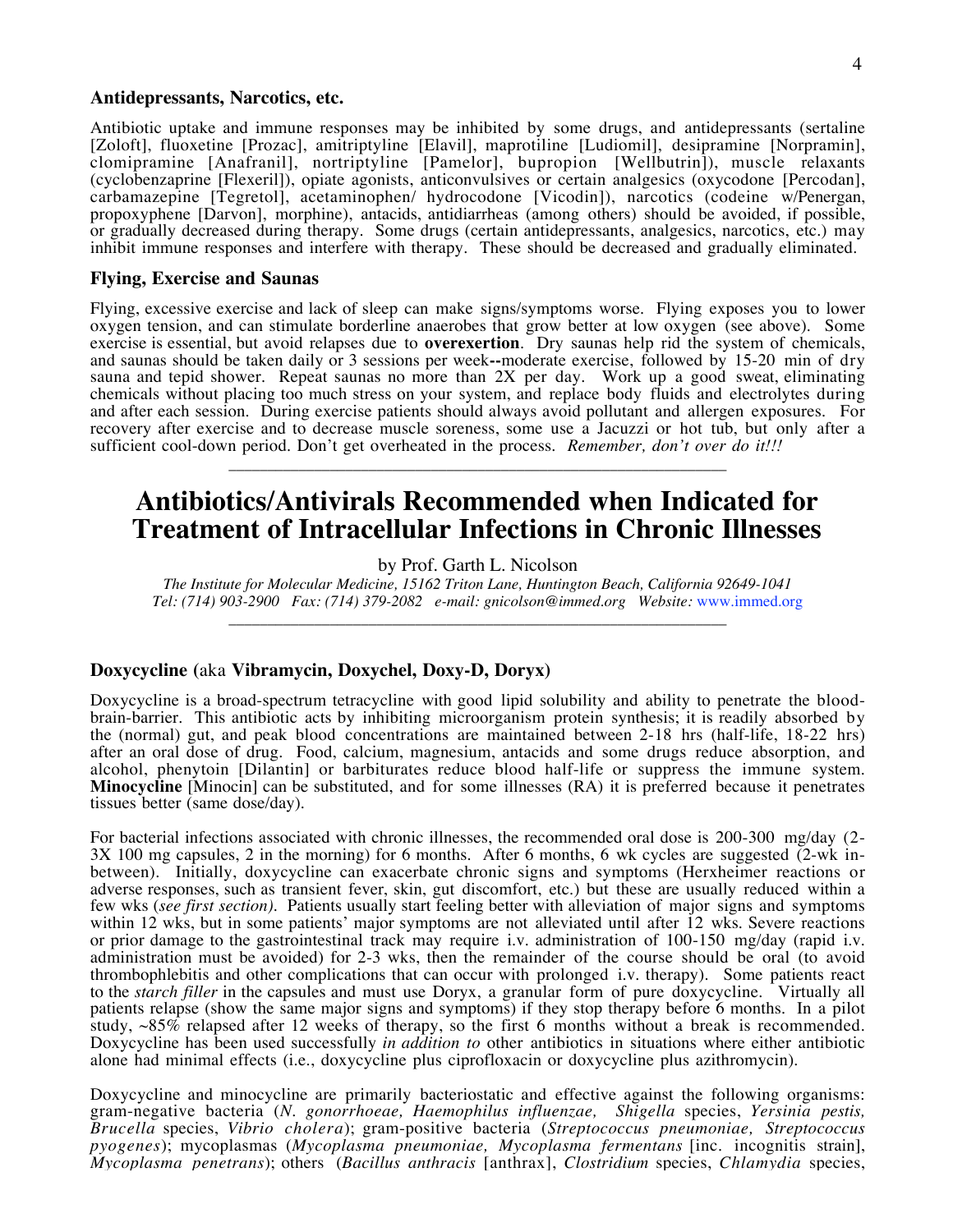*Actinomyces* species, *Entamoeba* species, *Treponema pallidum* [syphilis], *Plasmodium falciparum* [malaria] and *Borrelia* [Lyme] species).

*Precautions:* Avoid direct sunlight and drink fluids liberally, especially with oral capsules. Doxycycline or minocycline therapy may result in overgrowth of fungi or yeast and nonsensitive microorganisms *(see Considerations, first page).* Patients on anticoagulants may require lower anticoagulant doses. Use during pregnancy or in children under 8 years is not recommended, in the latter case due to tooth discoloration, but lower doses of doxycycline have proven to be very effective in children with GWI/CFS (weight 100 lbs. or less, 1-2 mg/LB divided into two doses; weight over 100 lbs use adult dose). Patients with impaired kidney function should not take doxycycline, and the following drugs should not be taken with doxycycline: methoxyflurane [Penthrane], carbamazepine [Tegretol], digoxin or diuretics. Other drugs can effect uptake or immune systems (see above). For complicating bacterial infections, 2 wks Augmentin (3X 500 mg/day) can be taken in between courses of antibiotics. For fungal and yeast complications, please see the instructions above.

*Adverse Reactions:* In a few patients doxycycline causes gastrointestinal irritation, anorexia, vomiting, nausea, diarrhea, rashes, mouth dryness, hoarseness and in rare cases hypersensitivity reactions, hemolytic anemia, skin hyper-sensitivity and reduced white blood cell counts. In general, doxycycline is considered a very safe drug, in that there are few adverse reactions reported in the literature.

# **Ciprofloxacin (**aka **Cipro, Cifox, Cifran, Ciloxan, Ciplox)**

Ciprofloxacin is a broad spectrum synthetic fluoroquinolone antibiotic with good absorption characteristics. This drug acts on bacterial DNA gyrase to inhibit bacterial DNA synthesis. Ciprofloxacin is secreted rapidly in the urine and has a half-life in the blood of  $\sim$ 4 hrs. Food delays the absorption (by  $\sim$ 2 hrs) but doesn't effect total absorption; antacids containing magnesium, aluminum or other salts as well as various drugs reduce absorption and should not be taken at the same time of day.

For chronic illness use, the recommended dose is 1,500 mg/day (oral, 3X 500 mg capsules, 2 in morning) for 6 months, then 6 wk cycles of therapy. Ciprofloxacin may or may not be taken with meals. Initially, ciprofloxacin may exacerbate some signs/symptoms (Herxheimer reactions or adverse antibiotic responses) but these are usually gone within a few wks or so. Patients report that doses of 1000 mg/day or lower are not effective in alleviating symptoms. Patients usually start feeling better with alleviation of major signs/symptoms within 4-6 wks, but in some patients signs/symptoms are not reduced until after 6 wks. Ciprofloxacin has been used for patients in which doxycycline cannot be tolerated or in some patients that no longer respond to doxycycline. In a few cases ciprofloxacin has been used simultaneously with doxycycline. Herxheimer reactions, if present, usually pass within days to a few wks; prior damage to the gastrointestinal system may require i.v. 400-500 mg X2/day (over one hr per each infusion, rapid i.v. administration is to be avoided) for 2-4 wks, then the remainder on oral antibiotic (oral doses). Virtually all patients relapse (with major signs/symptoms) if drug is stopped at in 6-12 wk course of therapy. Additional antibiotic courses result in milder relapses after drug is discontinued. Subsequent cycles of antibiotics may require the use of doxycycline or other antibiotics. Sparfloxacin, a fluoroquinolone with better tissue penetration, can be substituted (oral dose, 400 mg/day) but some patients indicate greatly increased sun sensitivity. Levofloxacin, ofloxacin, gatifloxacin are newer fluoroquinolones with better tissue penetration than ciprofloxacin and can be substituted for ciprofloxacin.

Ciprofloxacin is effective against the following organisms: gram-negative bacteria (*Shigella* species, *Citrobacter diversus, Citrobacter freundii, Escherichia coli, Klebisella pneumoniae, Haemophilus influenzae, Enterobacter* species, *Proteus vulgaris, Psuedomonas aeruginosa, Yersinia pestis, Vibrio cholera*), *Moraxella catarrhalis*; gram-positive bacteria (*Streptococcus pneumoniae, Streptococcus pyogenes*, *Staphylococcus hominis, Staphylococcus aureus, Staphylococcus saprophytieus*); mycoplasmas, moderately active (*Mycoplasma* species); others (*Clostridium* species, *Chlamydia* species, *Mycobacterium tuberculosis*).

*Precautions:* Direct sunlight is to be avoided, *especially* with sparfloxacin, and patients should not take floxacin and theophylline concurrently. Ciprofloxacin therapy may result in drug crystals in the urine in rare cases, and patients should be well hydrated to prevent concentration of urine. Pregnant women and children should not use this drug due to reduction in bone and cartilage development.

*Adverse Reactions:* Adverse antibiotic responses resulted in discontinuing drug in ~3.5% of patients, and such reactions included nausea (5%), diarrhea (2%), vomiting (2%) abdominal pain (1.7%), headache  $(1.2\%)$  and rash  $(1.1\%)$ . In rare cases cirprofloxacin may cause cardiovascular problems  $(\langle 1\% \rangle)$  and central nervous system (dizziness, insomnia, tremor, confusion, convulsions and other reactions (<1%). Small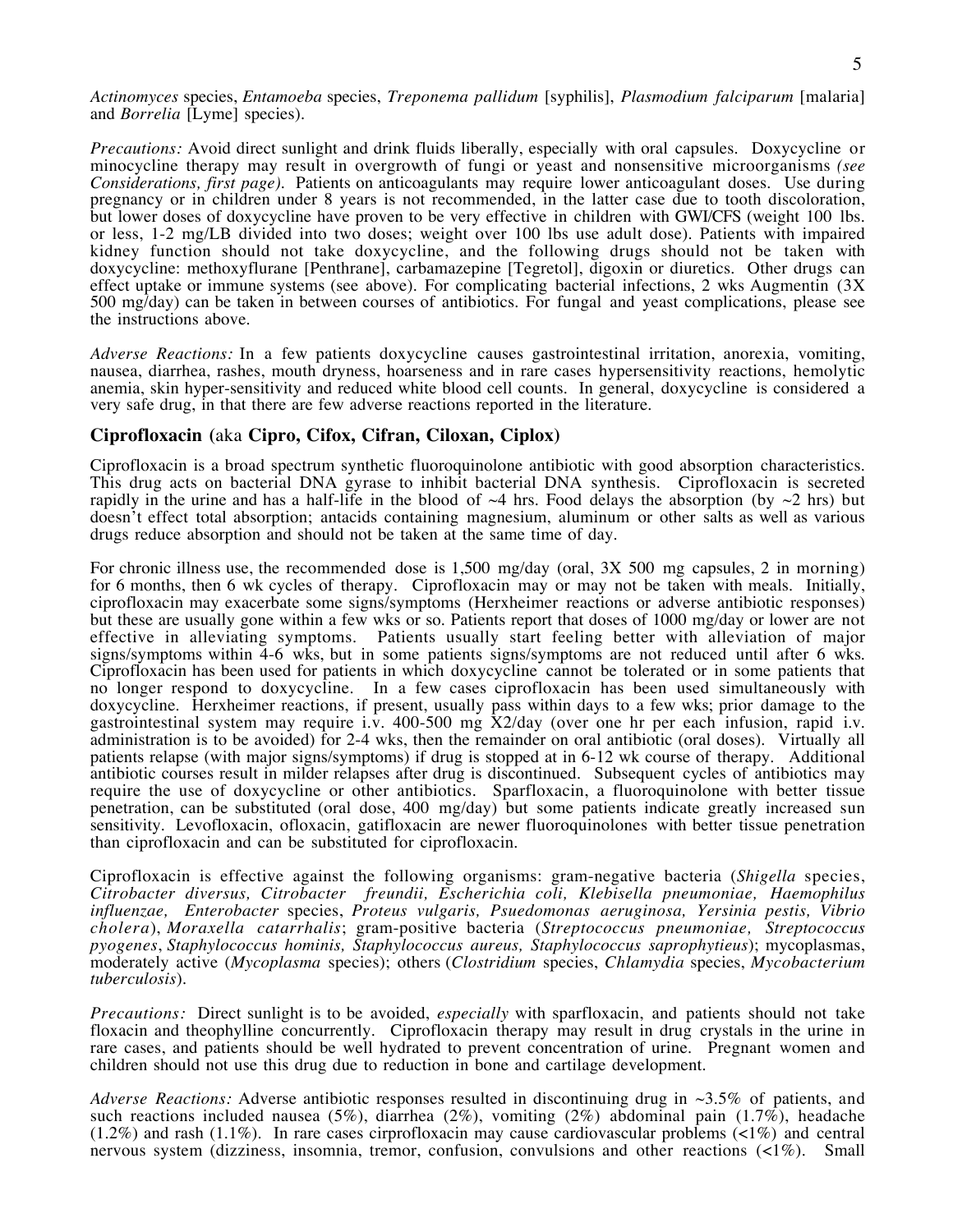numbers of patients have experienced hypersensitivity (anaphylactic) reactions that have required immediate emergency treatment. Other drugs may effect absorption and immune systems.

## **Azithromycin (**aka **Zithromax)**

Azithromycin is a azalide (macrolide) antibiotic with good absorption and a serum half-life of  $~68$  hrs. This class of drug acts by binding to the 50S ribosomal subunit of susceptible organisms where it interferes with protein synthesis. Food decreases absorption rate, but absorption is unaffected by antacids containing magnesium, aluminum or other salts; other drugs may affect absorption (see above).

For GWI/CFS/FMS use, the recommended dose is 500 mg/day (oral, 1-2X 250 mg capsules taken at once) for each 6-wk cycle of therapy. Azithromycin should not be taken with meals (1 hr before or 1 hr after). Initially, azithromycin may exacerbate some symptoms but these are usually gone within a few weeks. Patients usually start feeling better with alleviation of most major signs/symptoms within several weeks, but in some patients major symptoms are not alleviated within months. Azithromycin has been used for patients in which doxycycline cannot be tolerated or in patients that no longer respond to doxycycline. Herxheimer reactions usually pass within a few days to weeks. Virtually all patients relapse (show the same major signs/symptoms) after terminating therapy in less than 12 wks. Additional cycles of antibiotic result in milder relapses after drug is discontinued. Azithromycin has been shown to be safe for pediatric use (10 mg/kg/day is recommended for children under 14, but see below).

Azithromycin is effective against the following organisms: gram-negative bacteria (*Bordetella pertussis, Shigella* species, *Haemophilus influenzae, Chlamydia* species, *Yersinia pestis, Brucella* species, *Vibrio cholera*); gram-positive bacteria (*Streptococci* group C, F, G); mycoplasmas (*Mycoplasma* species); others (*Clostridium* species, *Treponema pallidum* [syphilis], and *Borrelia* species).

*Precautions:* Azithromycin is principally absorbed by the liver, and caution should be exercised with patients with impaired liver function. Antacids containing magnesium, aluminum or other salts should not be taken at the same time of day with azithromycin. Other drugs can also interfere. Macrolides plus terfenadine [Seldane] or astemizole [Hismaral] may dangeriously elevate plasma antihistamine and cause arrhythmias and increase serum theophyline levels in some patients, particularly those receiving methylated xanthine causing nausea, vomiting, seizures. Plasma levels of carbamazepine [Tegretol] can also be elevated, leading to carbamazepine toxicity and nausea, vomiting, drowsiness and ataxia.

*Adverse Reactions:* Adverse antibiotic responses were mild to moderate in clinical trials and included diarrhea (5%), nausea (3%), abdominal pain (3%). In rare cases (<1%) azithromycin may cause cardiovascular problems (palpitations, tachycardia, chest pain) and central nervous system (dizziness, headache, vertigo), allergic (rash, photosensitivity, angioderma), fatigue and other reactions (<1%). In pediatric patients >80% of the adverse responses were gastrointestinal. In children, doses above the suggested 10 mg/kg/day have been shown to produce hearing loss in some patients.

# **Clarithromycin (**aka **Biaxin)**

Clarithromycin is a broad spectrum macrolide antibiotic with good absorption and serum half-life. This drug acts by binding to the 50S ribosomal subunit of susceptible organisms and interfering with protein synthesis. The drug is mostly bacterostatic but high concentrations can be bactericidal. Food decreases absorption rate, but absorption is unaffected by antacids containing magnesium, aluminum or other salts. Some drugs may interfere with absorption or depress immune systems (see above).

For chronic illness patients the recommended dose is 500-750 mg/day (oral, 2-3X 250 mg capsules, 2 taken in morning) for 6 months of therapy, then 6-wk cycles. Clarithromycin should not be taken with meals (1 hr before or 1 hr after). Initially, clarithromycin may exacerbate some symptoms due to Herxheimer reactions and bacterial death but these are usually gone within wks. Patients usually start feeling better with alleviation of most major signs and symptoms within 1-2 wks, but in some patients major symptoms are not alleviated until after 12 wks or so. Clarithromycin has been used for patients that do not respond or cannot tolerate doxycycline. Herxheimer reactions usually pass within days to wks. Virtually all patients relapse (show the same major signs/symptoms) when therapy is stopped within 12 wks. Additional cycles of antibiotic result in milder relapses after drug is discontinued. For children, the recommended dose is 15 mg/kg/day X2; at this dose some children have gastrointestinal problems.

Clarithromycin is effective against the following organisms: gram-negative bacteria *(Neisseria gonorrhoeae, N. menigitidis, Moraxella catarrhalis, Campylobacter jejuni, Eikenella corrodens, Haemophilus ducreyi, Bordetella pertussis, Shigella* species, *Salmonella* species, *Haemophilus influenzae, Chlamydia* species, *Yersinia pestis, Brucella* species, *Vibrio cholera, Aeromonos* species, *E. coli*, gram-positive bacteria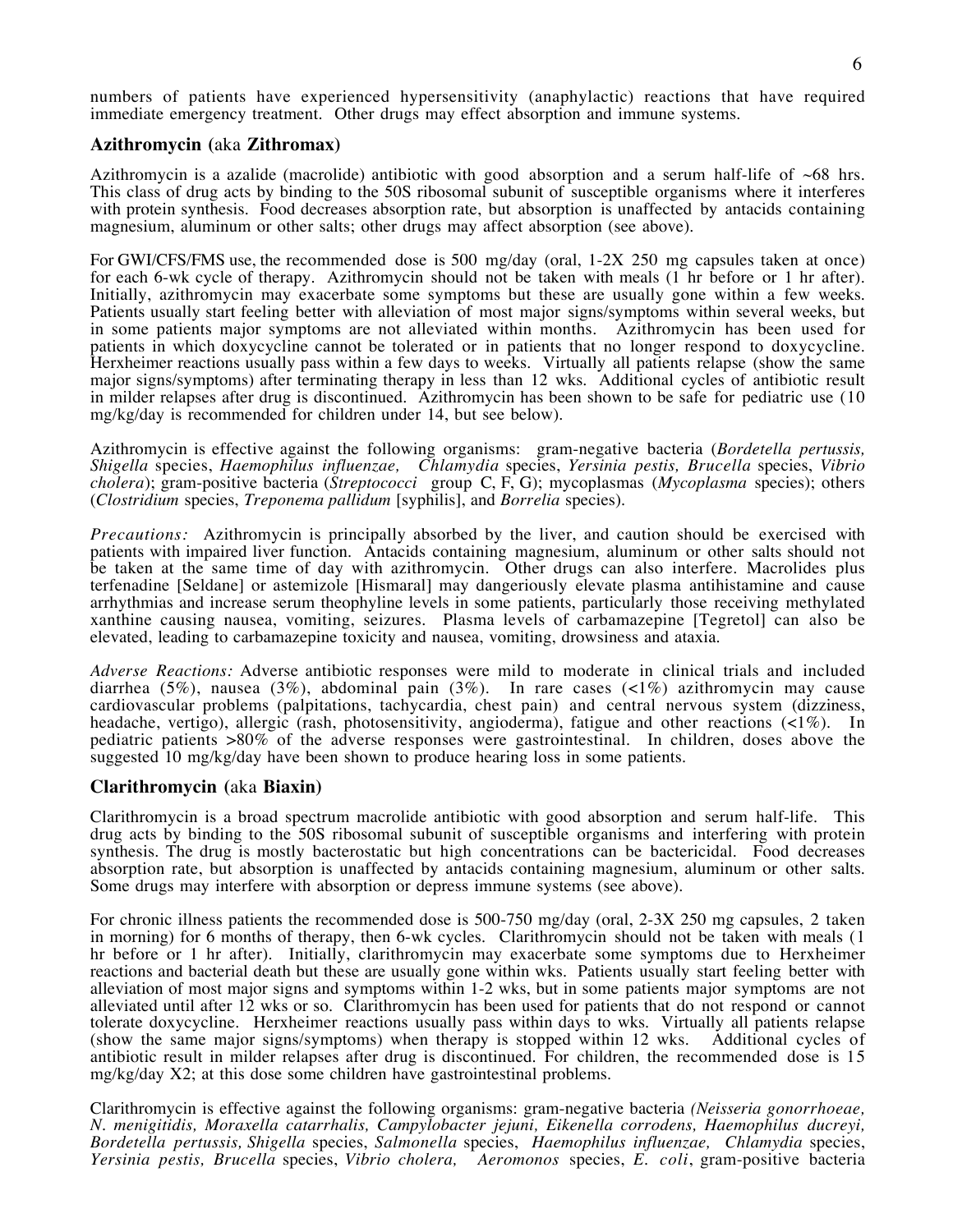(*Streptococcus pyogenes, S. pneumeniae,* anerobic *Streptococci, Enterococcus faccalis, Staphlococcus aureus, S. epidermidis, Bacillus anthracis, Corynebacterium diptheriae, C. minutissimum, Listeria monocytogenes, Actinomyces israelii*); mycoplasmas (*Mycoplasma* species, *M. pneumoniae, Ureaplasma urealyticum*); others (*Clostridium* species, *Treponema pallidum* [syphilis], *Legionella pneumophilia, L. micdadei, Mycobacterium avium, M. chelonae, M. chelonae absessus, M. fortuitim*, *Rickettsia* species and *Borrelia* species). Yeasts, fungi and viruses are resistant.

*Precautions:* Clarithromycin is principally absorbed by the liver, and caution should be exercised with patients with impaired liver function. Antacids containing magnesium, aluminum or other salts should not be taken at the same of day as azithromycin. Other drugs may also interfere (see above). Macrolides plus terfenadine [Seldane] or astemizole [Hismaral] may dangerously elevate plasma antihistamine and cause arrhythmias and increase serum theophyline levels in some patients, particularly those receiving methylated xanthine causing nausea, vomiting, seizures. Plasma levels of carbamazepine [Tegretol] can also be elevated, leading to carbamazepine toxicity and nausea, vomiting, drowsiness and ataxia. Macrolides like clarithromycin should not be used with cyclosporin [Sandimmune].

*Adverse Reactions:* Adverse antibiotic responses were mild to moderate in clinical trials and included diarrhea, nausea, and abdominal pain. In rare cases (<1%) azithromycin may cause cardiovascular problems (palpitations, tachycardia, chest pain) and central nervous system (dizziness, headache, vertigo), allergic (rash, photosensitivity, angioderma) and fatigue.

# **Clindamycin (**aka **Cleocin, Dalacin, Lacin)**

Clindamycin is a semisynthetic antibiotic made from lincomycin and is effective against severe anaerobic infections. It is primarily bacteriostatic against a wide range of Gram-positive and anaerobic pathogens, including some protozoa. It has good absorption and tissue penetration; its half-life is  $\sim$ 3 hrs in adults and  $\sim$ 2 hrs in children. Since clindamycin use can result in severe colitis even weeks after cessation of the drug, it should not be used as primary therapy. Food does not adversely affect absorption rate, but absorption is affected by antacids containing magnesium, aluminum or other salts. Some drugs may interfere with absorption or depress immune systems (see above).

The recommended dose is 600-1200 mg/day (oral, 4-8 X 150 mg capsules, in three divided doses) for 6-wk cycles of therapy. Herxheimer reactions may exacerbate signs/symptoms but these are usually gone within days-weeks. Patients usually start feeling better with alleviation of most major signs and symptoms within days-weeks, but in some patients major symptoms are not alleviated until after several weeks or so. For children, the recommended dose is 8-16 mg/kg/day divided into 3-4 doses.

*Precautions:* Clindamycin should not be used for patients with nonbacterial (viral, fungal) infections. Its use is associated in some patients with colitis and severe, persistent diarrhea and abdominal cramps, and when this occurs the drug should be discontinued. It must not be used with opiates or diphenoxylate with atropine [Lomotil]. Cholestyramine or colestipol resins bind clindamycin and should not be administered simultaneously.

*Adverse Reactions:* Adverse antibiotic responses were mainly diarrhea in 2-20% of cases, some severe and dangerous (colitis). Psuedomembranous colitis may develop during or several weeks after therapy. This can be serious if ignored. Other gastrointestinal effects of the drug have been reported (nausea, vomiting, esophagitis, abdominal pain or cramps), and hypersensitivity reactions, including skin rashes occur in up to 10% of patients. Mild cases of colitis should be managed promptly with fluid, electrolyte and protein supplementation as indicated. Other effects include transient leucopenia, polyarthritis and abnormal liver function (jaundice and hepatic damage rarely occur). Clindamycin should not be used with erythromycin. Clindamycin has been shown to have neuromuscular blocking properties that may enhance the action of other neuromuscular drugs. Clindamycin should only be used with caution in patients receiving such drugs.

# **Ganciclovir (**aka **Cytovene)**

Ganciclovir is a synthetic antiviral made from a guanine derivative that is active against cytomegalovirus (CMV) and related herpes simplex viruses, such as HHV-6 viruses. Ganciclovir inhibits replication of herpes viruses by inhibiting viral DNA replication by its incorporation into viral DNA and by inhibition of viral DNA elongation.

The recommended dosage of Ganciclovir [i.v.] is an initial induction dose of 5 mg/Kg i.v. at a constant rate over 1 hr twice on the first day and then once /day for 3 wks. For oral use Ganciclovir 1000 mg X3/day with food for a 3 wk course. The drug reaches a maximum blood dose within 3 hrs after oral administration with food with a half-life of 4.6 hrs. Ganciclovir has been used mainly for treatment of